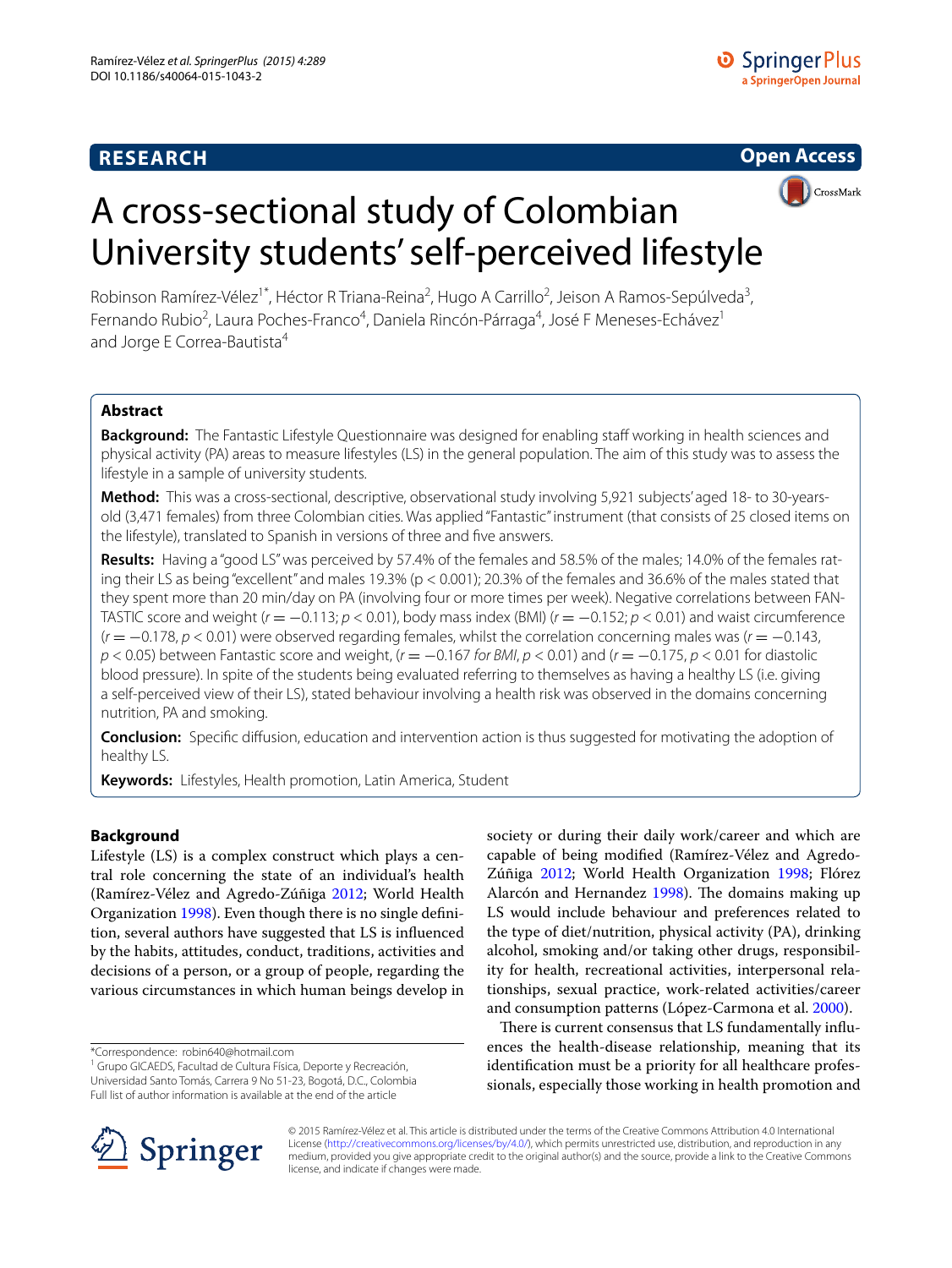disease prevention (Ramírez-Vélez and Agredo-Zúñiga [2012](#page-7-0)). The World Health Organisation (WHO) has stated that a significant percentage of non-communicable diseases (NCD) could be prevented by people modifying their LS and the associated risk factors (World Health Organization [2012\)](#page-7-3), mainly by following a healthy diet and controlling their weight, PA, limiting their alcohol and tobacco intake and keeping their blood pressure and plasma lipid levels within normal limits.

Nevertheless, there is an interaction between LS and genetic, environmental and/or behavioural factors where most NCD are concerned. Regarding LS, it is worth highlighting lifestyles which may be considered modifiable (due to their frequency, magnitude and the possibility of intervention) from a sociocultural and health point of view, such as diet/nutrition, alcohol consumption and smoking, PA and sedentary behaviour. A recent metaanalysis has demonstrated that interventions which have included LS modification may prevent the appearance of NCD in certain types of population group (Souza et al. [2011](#page-7-4)). Blair et al. ([1996\)](#page-6-1) observed that modifying the salt content of young people's diet/nutrition, consuming fruit and vegetables and regularly engaging in PA reduced cardiovascular risk in most adult stages.

A strong body of research has provided epidemiological evidence of the benefits of having a healthy LS as a protective and independent factor regarding the university population's physical and mental health (Mogre et al. [2014;](#page-7-5) González-Jiménez et al. [2013;](#page-6-2) Tol et al. [2013](#page-7-6)). Debate focused on ascertaining university students' LS would thus seem valid, as several studies (Abolfotouh et al. [2007](#page-6-3); Abu-Moghli et al. [2010](#page-6-4); Tirodimos et al. [2009](#page-7-7); Pérusse-Lachance et al. [2010\)](#page-7-8) have emphasised that university life represents a complex stage during which habits and behaviour become determinants throughout the rest of life. Ledo-Varela et al. [\(2011\)](#page-7-9) and González et al. ([2002\)](#page-6-5) have described that the university population as being subject to a series of physiological changes, typical of youth, to which possible sociological and cultural changes may be added due to the start of university studies, leaving home and/or the beginning of adult life. At this stage, students are no longer dependent on their parents and families and therefore assume responsibility for managing their own health. If they are unaware of the importance of health at this stage and continue to engage in risky behaviours such as incorrect eating habits, lack of exercise, smoking, and drinking, the foundations of their health during adulthood may be threatened (Kim et al. [2015](#page-7-10)). All the foregoing has a direct repercussion on LS.

Nevertheless, few information dealing with Latin-America is available regarding this, especially in Colombia; this means that further studies are needed for investigating this phenomenon in depth (Sanabria-Ferrand et al. [2007](#page-7-11);

Ramírez-Vélez and Agredo-Zúñiga [2012\)](#page-7-0). The aim of this study was to assess the lifestyle with a sample of Colombian university students.

#### **Methods**

## **Settings and study design**

A cross-sectional study was carried out during 2013, involving 5,921 healthy subjects aged 18–30 years old from the cities of Bogotá, Cali and Medellín (Colombia). Students were informed that their participation was voluntary with no penalty for not participating. First, the exercise habits of the samples were assessed based on the international PA guidelines (USDHHS). Participants, who perform PA three or more sessions per week at moderate to vigorous intensity for 20 min or above, were classified as active. Remained participants were classified as inactive and perceived barriers to PA of them were evaluated by written questionnaire. If students decided to participate in the study, they gave consent and completed clinical test and two surveys. Questionnaires were completed anonymously, and students were advised that they could terminate their involvement in the study at any time. A convenience sample of at least 6,000 individuals was invited to participate in the study. Subjects having a medical or clinical diagnosis of systemic disease, ≥30 kg m−<sup>1</sup> BMI were excluded. The students who agreed to participate and who had signed the informed consent form were given appointments for the following procedures:

#### **Physical exam and clinical variables**

Each person was asked to answer questions related to a health survey; their answers regarding sociodemographic data and personal and family pathological background were recorded. Each participant's height when stretching was recorded using a Krammer anthropometer (Holtain Ltd., Crymych Dyfed, UK) (4 segments, 1 mm precision); their weight was measured by using a Health-o-Meter floor scale (Continental Scale Corp., Bridgeview, III, USA) having 100 g precision, calibrated with known weights according to the protocol described by López-Albán et al. ([2008](#page-7-12)). The BMI was calculated in  $kg \, \text{m}^{-1}$  with these variables. A Krammer anthropometric metric tape (Holtain Ltd., Crymych Dyfed, UK) was used for measuring arm, waist and hip circumference. Blood pressure was determined according to Americana Heart Association recommendations (Pickering [1996](#page-7-13)), using an automatic sphygmomanometer (Omron HEM 757 CAN, Hoofddorp, Holland) on the right arm on two occasions separated by a 5 min interval; the participants were supine and readings taken after 10 min rest. Average blood pressure was calculated using the following formula:  $(2 \times$  diastolic blood pressure + systolic blood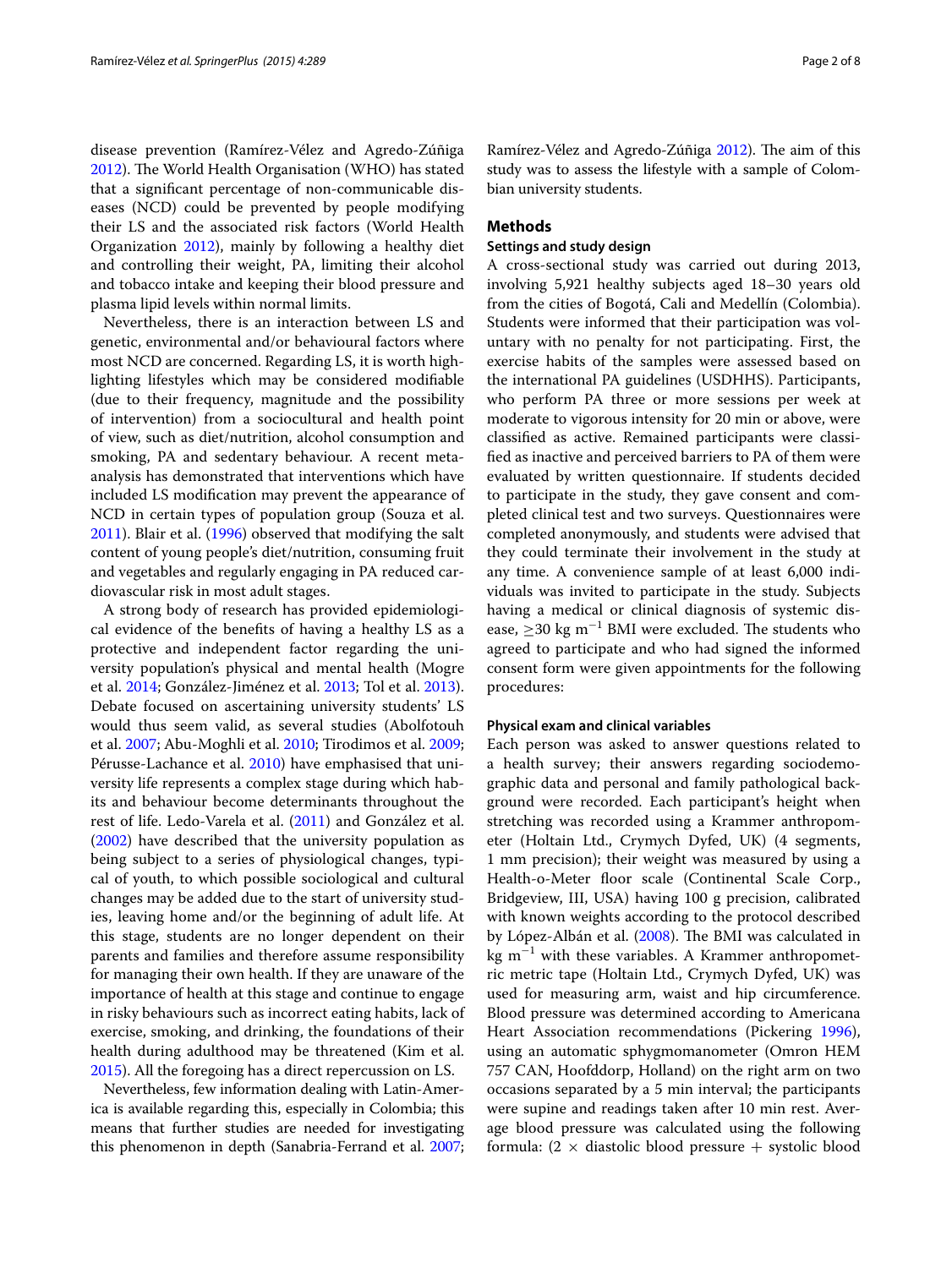pressure)/3. The aforementioned dimensions and measurements were taken with devices approved by and in line with the International Council of Scientific Unions' international biological programme standards, covering essential procedures for the biological study of human populations (Weiner and Lourie [1981\)](#page-7-14).

## **Measuring lifestyle**

Lifestyle was identified by using a version of the FAN-TASTIC Lifestyle Questionnaire validated for the Colombian population (Ramírez-Vélez and Agredo-Zúñiga [2012](#page-7-0)); it was used so that each participant could provide a self-perceived concept of their LS. This generic tool was originally designed by the Department of Family Medicine at McMaster University in Canada; this device is considered today to be a valuable tool for aiding healthcare staff working in the area of health promotion and disease prevention as it facilitates identifying and measuring a particular population's LS (Abu-Moghli et al. [2010](#page-6-4)). The acronym FANTASTIC represents the first letters of the nine domains in which the 25 questions or items are distributed:  $F =$  family and friends;  $A =$  activity (physical activity);  $N =$  nutrition;  $T =$  tobacco & toxics;  $A =$  alcohol intake;  $S =$  sleep, seatbelts, stress, and safe sex;  $T =$  type of behavior (Type A or Type B behavior pattern);  $I =$  insight;  $C =$  career (work, satisfaction with profession). The questions are distributed on a Likert scale; 23 of them have multiple-choice questions (five answers) and 2 are dichotomous. The alternatives are presented in columns in order to facilitate coding; the left-hand column is always the one with the lowest value or that bears the least relationship with a healthy lifestyle (Rodriguez et al. [2008\)](#page-7-15). Questions are coded by points as follows: 0 for the first column, 1 for the second, 2 for the third, 3 for the fourth, and 4 for the fifth column. For questions with just two alternative answers, the score is 0 for the first column and 4 points for the last column. The sum of all points yields a total score that classifies individuals in five categories, as follows: "Excellent" (85–100 points), "Very good" (70–84 points), "Good" (55–69 points), "Regular" (35–54 points), and "Needing improvement" (0–34 points), (Rodriguez et al. [2008](#page-7-15)).

#### **Data analysis**

The Statistical Package for the Social Sciences (SPSS-PC) (Chicago, IL, USA, version 21) was used for analysing the results, using univariate analysis for gender and Fantastic domain. A Kolmogorov–Smirnov test was used for determining whether the datasets differed significantly, one tailed analysis of variance (ANOVA) with Tukey's b post hoc test for continuous variables and Pearson's correlation coefficient (r) and a linear  $X^2$  test for percentages for determining differences and correlations by gender

and FANTASTIC questionnaire internal categories or domains. A logistic regression model was used, calculating the odds ratios (OR) regarding prevalence and 95%CI between each FANTASTIC category and confusion variables, i.e. sex, age and BMI. A *p* < 0.05 value was considered significant.

# **Ethical consideration**

We took informed consent before conducting the survey and interviews. The ethical review committee of the Universidad del Rosario, reviewed and approved the study protocol.

#### **Results**

The sample consisted of 5921 subjects (3471 female (58.6%) and 2450 male (41.4%). Table [1](#page-2-0) gives the participants' overall characteristics. All parameters evaluated came within the range considered healthy for the equivalent age group.

Table [2](#page-3-0) describes the differences regarding FANTAS-TIC score prevalence. The greatest prevalence was found when scoring "good LS" (females 57.4% and males 58.5%), followed by "Excellent LS" (14.0% for females and 19.3% males;  $p < 0.001$ ). The lowest percentage prevalence by gender was found in the "Regular" category (7.9% females and 6.4% males;  $p < 0.001$ ). No people were found having scores lower than 34 (and would thereby have indicated "at risk or needing improvement" regarding LS according to the classification scale proposed by FANTASTIC original authors).

Regarding PA, 20.3% of the females and 36.6% of the males spent 20 min/day on PA and did so four or more times per week. Both groups stated that they "almost always" maintained a balanced diet concerning nutrition (35.3% female vs. 35.6% male). Around 12% of those

<span id="page-2-0"></span>**Table 1 The participants' clinical characteristics and lifestyle score**

| Characteristic<br>(mean $\pm$ SD)  | Female<br>$(n = 3471)$ | Male<br>$(n = 2450)$ | Total<br>$(n = 5921)$ |
|------------------------------------|------------------------|----------------------|-----------------------|
| Age (years)                        | $20.1 \pm 2.1$         | $20.6 + 2.4$         | $20.3 + 2.1$          |
| Weight (kg)                        | $57.3 + 9.6$           | $67.4 \pm 11.2$      | $61.5 \pm 11.5$       |
| BMI ( $kg·m^{-1}$ )                | $22.6 + 3.4$           | $22.7 + 3.4$         | $22.6 + 3.4$          |
| Waist circumference (cm)           | $72.2 + 8.6$           | $77.7 + 9.1$         | $74.5 + 9.2$          |
| Hip circumference (cm)             | $92.4 + 9.1$           | $92.9 + 8.5$         | $92.6 + 8.9$          |
| Systolic blood pressure<br>(mmHq)  | $109.4 \pm 12.3$       | $121.1 \pm 13.8$     | $114.2 \pm 14.2$      |
| Diastolic blood pressure<br>(mmHq) | $68.8 + 9.5$           | $70.8 + 10.5$        | $69.6 + 9.9$          |
| Mean blood pressure<br>(mmHq)      | $82.3 + 9.3$           | $87.5 + 9.7$         | $84.5 + 2.8$          |
| <b>FANTASTIC</b> score             | $74.0 \pm 10.2$        | $75.9 + 10.5$        | $74.8 + 10.3$         |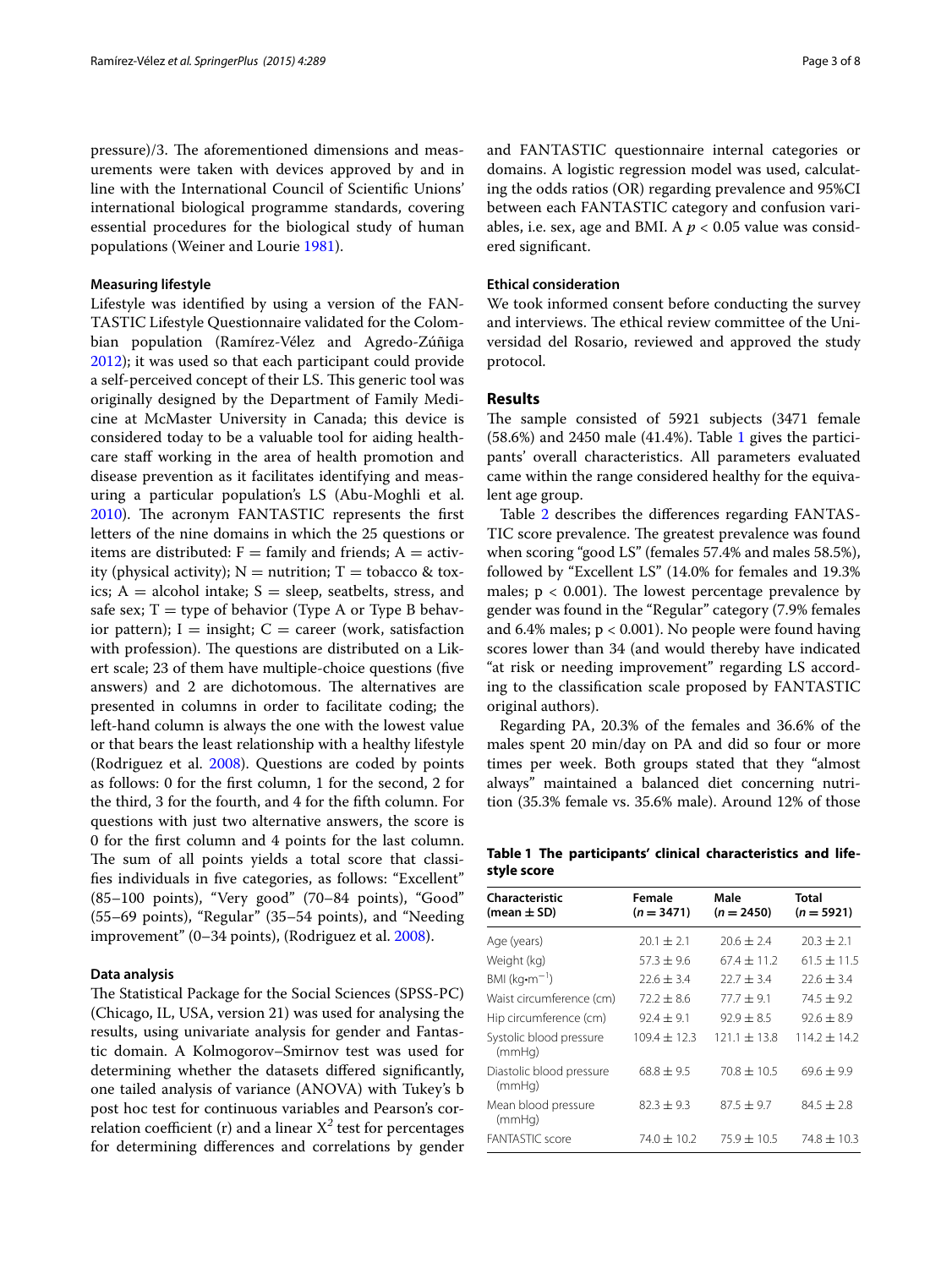#### <span id="page-3-0"></span>**Table 2 Differences regarding FANTASTIC score prevalence**

|                              | FANTASTIC category, n (%) | p trend $(X^2)$ |             |                  |         |
|------------------------------|---------------------------|-----------------|-------------|------------------|---------|
|                              | Regular                   | Good            | Very good   | <b>Excellent</b> |         |
| Female<br>$n = 3471(58.6\%)$ | 273(7.9)                  | 721 (20.8)      | 1991 (57.4) | 486 (14.0)       | < 0.001 |
| Male<br>$n = 2450(41.4\%)$   | 158 (6.4)                 | 385 (15.7)      | 1434 (58.5) | 473 (19.3)       | < 0.001 |
| Total<br>$n = 5921(100\%)$   | 431 (7.3)                 | 1106 (18.7)     | 3425 (57.8) | 959 (16.2)       | < 0.001 |

## <span id="page-3-1"></span>**Table 3 Relationship between the life-style (FANTASTIC score) and clinical characteristics by gender and general population**

| Group                          | FANTASTIC category, n (%) | <b>Total score</b> | p value          |                  |                  |              |
|--------------------------------|---------------------------|--------------------|------------------|------------------|------------------|--------------|
|                                | Regular                   | Good               | Very good        | <b>Excellent</b> |                  |              |
| Females                        |                           |                    |                  |                  |                  |              |
| $BMI, kg·m-1$                  | $23.5 \pm 3.8$            | $23.1 \pm 3.7$     | $22.4 \pm 3.1$   | $22.1 \pm 2.8$   | $22.6 \pm 3.3$   | e,f          |
| Waist circumference, cm        | $74.5 \pm 8.9$            | $73.3 + 9.2$       | $71.6 + 8.1$     | $70.6 + 7.7$     | $72.0 \pm 8.4$   | ns           |
| Systolic blood pressure, mmHg  | $108.3 \pm 11.9$          | $109.2 \pm 13.1$   | $109.2 \pm 12.1$ | $109.9 \pm 12.3$ | $109.2 \pm 12.3$ | ns           |
| Diastolic blood pressure, mmHg | $69.2 \pm 9.1$            | $69.7 + 9.7$       | $69.0 + 9.3$     | $68.3 \pm 10.2$  | $69.0 + 9.5$     | ns           |
| Average blood pressure, mmHg   | $82.2 \pm 8.9$            | $82.9 \pm 9.7$     | $82.3 \pm 9.2$   | $82.2 \pm 9.6$   | $82.4 \pm 9.3$   | ns           |
| Males                          |                           |                    |                  |                  |                  |              |
| BMI, $kg·m-1$                  | $23.6 \pm 3.6$            | $23.2 + 3.7$       | $72.8 + 3.2$     | $22.4 \pm 2.8$   | $22.9 + 3.3$     | a,b          |
| Waist circumference, cm        | $79.5 \pm 10.0$           | $78.6 \pm 9.7$     | $77.7 + 8.8$     | $77.1 + 7.2$     | $77.9 + 8.8$     | $\mathsf{b}$ |
| Systolic blood pressure, mmHq  | $120.1 \pm 13.5$          | $120.0 \pm 14.5$   | $121.1 \pm 13.8$ | $122.0 \pm 13.1$ | $121.1 \pm 13.8$ | ns           |
| Diastolic blood pressure, mmHg | $74.5 \pm 11.5$           | $71.8 \pm 10.4$    | $71.0 \pm 10.6$  | $71.1 \pm 10.3$  | $71.4 \pm 10.6$  | a,b,c        |
| Blood pressure Media, mmHg     | $89.7 \pm 9.9$            | $87.8 \pm 10$      | $87.7 + 9.8$     | $88.1 \pm 9.4$   | $87.9 + 10.5$    | ns           |
| Total                          |                           |                    |                  |                  |                  |              |
| $BMI, kg·m-1$                  | $23.5 \pm 3.8$            | $23.1 \pm 3.7$     | $22.6 \pm 3.1$   | $22.3 \pm 2.8$   | $22.7 \pm 3.3$   | a,b          |
| Waist circumference, cm        | $76.3 \pm 9.6$            | $75.1 \pm 9.7$     | $74.1 \pm 8.9$   | $73.8 \pm 8.1$   | $74.4 \pm 9.0$   | ns           |
| Systolic blood pressure, mmHg  | $112.6 \pm 13.7$          | $113.0 \pm 14.5$   | $114.2 \pm 14.1$ | $115.9 \pm 14.1$ | $114.1 \pm 14.2$ | ns           |
| Diastolic blood pressure, mmHg | $71.1 \pm 10.3$           | $70.4 \pm 10.0$    | $69.8 \pm 9.9$   | $69.7 \pm 10.4$  | $70.0 \pm 10.1$  | ns           |
| Average blood pressure, mmHg   | $85.0 \pm 9.9$            | $84.6 \pm 10.1$    | $84.6 \pm 9.8$   | $85.1 \pm 10.0$  | $84.7 \pm 9.9$   | ns           |

*ns* not significant

<sup>a</sup>  $p < 0.05$ —differences between poor vs. good.

<sup>b</sup> *p* < 0.05—differences between poor vs. excellent.

 $c$   $p$  < 0.05—differences between poor vs. acceptable.

<sup>d</sup> *p* < 0.05—differences between acceptable vs. good.

<sup>e</sup> *p* < 0.05—differences between acceptable vs. excellent.

<sup>f</sup> *p* < 0.05—differences between poor vs. acceptable.

surveyed referred to "consuming food having high sugar, salt and/or fat content." 19.0% of the females and 27.1% of the males stated that they "had smoked during the last year." Significant differences concerning some clinical characteristics according to gender were observed in the general population regarding LS (total FANTASTIC score); differences were observed concerning BMI and diastolic blood pressure in the group of males and overall total (Table [3\)](#page-3-1).

Negative correlations between total FANTASTIC score and weight ( $r = -0.113$ ,  $p < 0.01$ ), BMI ( $r = -0.152$ , *p* < 0.01), waist circumference (*r* = −0.178, *p* < 0.01) and hip circumference  $(r = -0.148, p < 0.01)$  were found in the group of females when stratifying by gender. Negative correlations were observed in males regarding body weight (*r* = −0.143, *p* < 0.05), BMI (*r* = −0.167, *p* < 0.01), hip circumference  $(r = -0.191, p < 0.01)$  and diastolic blood pressure (*r* = −0.175, *p* < 0.01), Table [4](#page-4-0).

The group of females in the simple regression analysis revealed a protective association regarding the c (OR =  $0.67$ , 95%CI, 0.60-0.75), "very good LS",  $(OR = 0.54, 95\%CI, 0.49-0.61)$  and "excellent LS"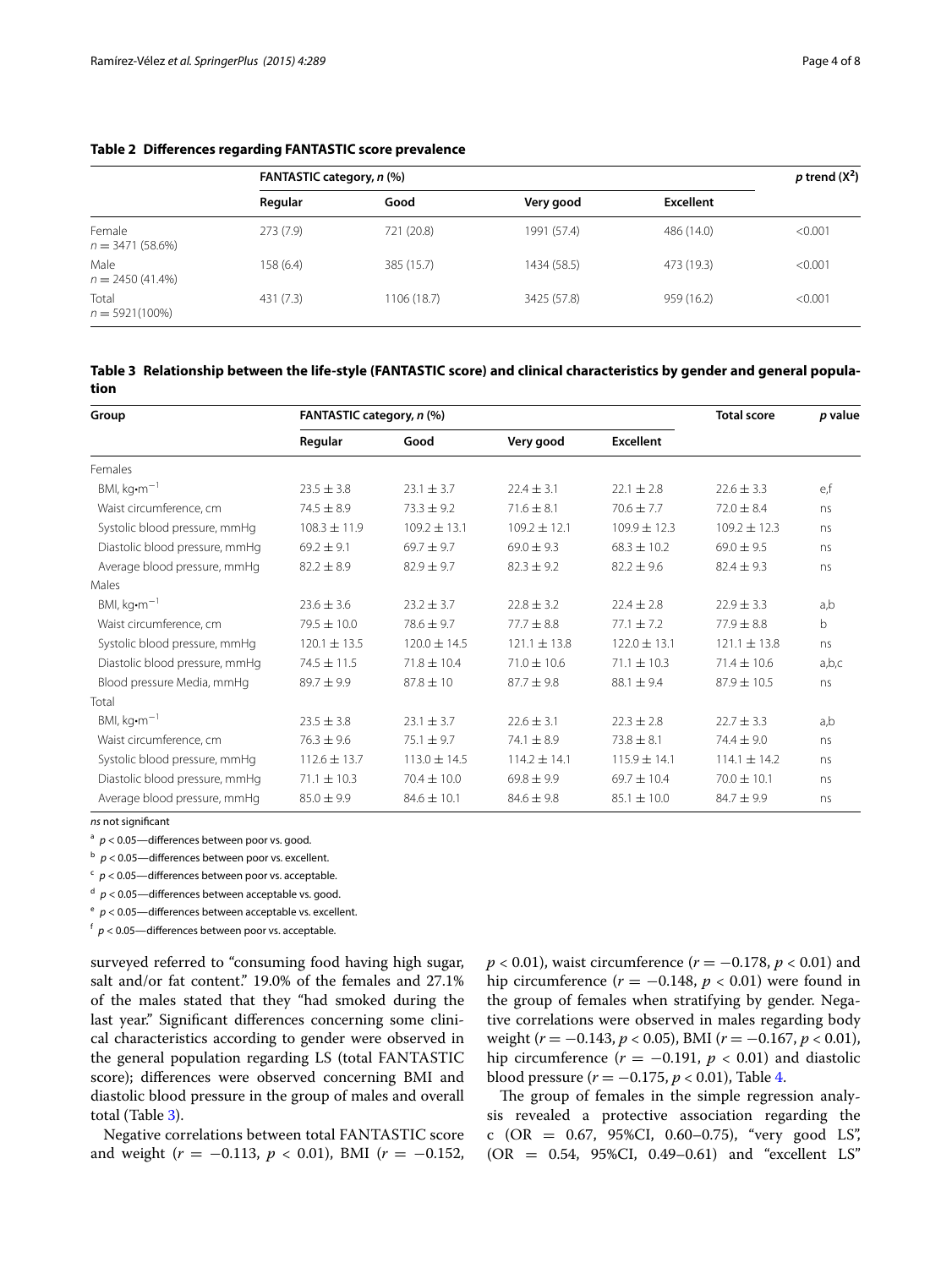<span id="page-4-0"></span>**Table 4 Partial correlations between clinical characteristics and total FANTASTIC score**

| Characteristic                    | <b>Females</b><br>$(n = 3104)$ | Males<br>$(n = 2200)$ | Total<br>$(n = 5304)$ |
|-----------------------------------|--------------------------------|-----------------------|-----------------------|
| Weight, kg                        | $-0.113**$                     | $-0.143*$             | $-0.132*$             |
| BMI, $kg \cdot m^{-1}$            | $-0.152**$                     | $-0.167**$            | $-0.181**$            |
| Waist circumference, cm           | $-0.178**$                     | $-0.038$              | $-0.158**$            |
| Hip circumference, cm             | $-0.148**$                     | $-0.191**$            | $-0.120**$            |
| Systolic blood pressure,<br>mmHq  | 0.023                          | $0.147*$              | $0.169**$             |
| Diastolic blood pressure,<br>mmHq | $-0.031$                       | $-0.175***$           | $-0.240**$            |
| Average blood pressure,<br>mmHq   | $-0.013$                       | $-0.032$              | 0.005                 |

\* Significant at *p* < 0.05.

\*\* Significant at *p* < 0.01.

 $(OR = 0.57, 95\% CI, 0.51-0.64)$ . This observation also appeared in the 20 to 23 year-old age group concerning the "good LS" (OR = 0.83, 95%CI, 0.74–0.94) and in those over 23 vears old  $(OR = 0.86, 95\% CI, 0.74-0.99)$ concerning "very good LS", Table [5.](#page-4-1)

## **Discussion**

This study was conducted to yield baseline data that would ultimately be used to establish health care and basic health management policies for university students. An investigation of the health-promoting lifestyles and cardio-metabolic risk factors of students in Colombia could be further used to develop an appropriate university physician intervention programme for this population.

Regarding whether recommendations for PA were being fulfilled in the population being studied, it was observed that 20.3% of females and 36.6% of males engaged in more than 20 min/day and did so four or more times per week. This finding gave a rate below the 53.5% PA prevalence for 18 to 65 year-old adults regarding fulfilling recommendations made by the Colombian Nutritional Situation Survey (Ministerio de la Protección Social [2010\)](#page-7-16) or the 57% accomplishment of PA recommendations in adults reported for the Americas (Hallal et al. [2012](#page-6-6)). These results were comparable to those of other studies. In the United States, the reported prevalence of PA is 28.6% (Bauman et al. [2012;](#page-6-7) Kohl et al. [2012](#page-7-17)) and European countries are 56.7% (World Health Organization [2011\)](#page-7-18).

Latin America has one of the highest urbanization rates in the world with 80% of the population living in urban centers. Taking into account this context, associations between perceived environmental attributes and physical activity may vary from those observed in high income countries (Arango et al. [2013\)](#page-6-8). For instance, Latin American cities are characterized by high land-mix use as well as higher density and connectivity; these attributes have commonly been found to be associated with physical activity (Arango et al. [2013](#page-6-8); O'Donovan et al. [2010](#page-7-19); Ramírez-Vélez et al. [2011;](#page-7-20) World Health Organization [2011](#page-7-18); Haskell et al. [2007;](#page-6-9) Organización de las Naciones Unidas [2011;](#page-7-21) Filozof et al. [2001](#page-6-10); Braguinsky [2002](#page-6-11); Kohl et al. [2012](#page-7-17); Bauman et al. [2012](#page-6-7)).

On the other hand, similar studies have investigated the relationship between health and lifestyle factors (i.e. drinking or smoking) among university students (Haug et al [2013;](#page-6-12) Wicki et al. [2010](#page-7-22)), most of these studies were conducted in Western countries and the study participants were mostly university students from Iran, Taiwan, Spain, Urugay, Ghana, Canada and Greek (Tol A et al. 2013; Kim et al. [2015](#page-7-10); Ledo-Varela et al. [2011](#page-7-9); Llambí et al. [2012](#page-7-23); Mogre et al. [2014;](#page-7-5) Pérusse-Lachance et al. [2010;](#page-7-8) Tirodimos et al. [2009\)](#page-7-7). Furthermore, there is a limited amount of research regarding health-promoting lifestyles among university students in Latin-American countries such as Chile and Colombia (Cervera et al. [2013](#page-6-13); Ramírez-Vélez et al. [2011\)](#page-7-20).

In the present study, both groups stated that they "almost always" followed a balanced diet (35.3% females vs. 35.6% males). Regarding such behaviour, a

<span id="page-4-1"></span>

|  |  |  | Table 5  Logistic regression by gender, age group and nutritional classification by BMI and FANTASTIC category |  |
|--|--|--|----------------------------------------------------------------------------------------------------------------|--|
|  |  |  |                                                                                                                |  |

| Category  | Gender                            | Age                                       | <b>Nutritional</b><br>classification |                                                       |
|-----------|-----------------------------------|-------------------------------------------|--------------------------------------|-------------------------------------------------------|
|           | Female <sup>a</sup><br>OR (95%CI) | 20 to 23 years <sup>b</sup><br>OR (95%CI) | >23 years <sup>b</sup><br>OR (95%CI) | BMI > 25.1 kg $\cdot$ m <sup>-1 c</sup><br>OR (95%CI) |
| Regular   | $1.10(0.95 - 1.28)$               | $1.01(0.90 - 1.14)$                       | $0.93(0.80 - 1.08)$                  | $0.92(0.80 - 1.05)$                                   |
| Good      | $0.67(0.60 - 0.75)$               | $0.83(0.74 - 0.94)$                       | $1.06(0.91 - 1.24)$                  | $0.88(0.77 - 1.01)$                                   |
| Very good | $0.54(0.49 - 0.61)$               | $0.92(0.82 - 1.03)$                       | $0.86(0.74 - 0.99)$                  | $0.87(0.76 - 1.12)$                                   |
| Excellent | $0.57(0.51 - 0.64)$               | 1.06 (0.94-1.19)                          | $1.16(1.01 - 1.34)$                  | $0.78(0.69 - 1.09)$                                   |

*OR* odds ratio, *95%CI* 95 % confidence interval.

<sup>a</sup> Reference group: males.

<sup>b</sup> Reference group: <20 years old.

 $^{\mathsf{c}}\,$  Reference group: BMI (18.5–25.0 kg•m $^{-1}$ ).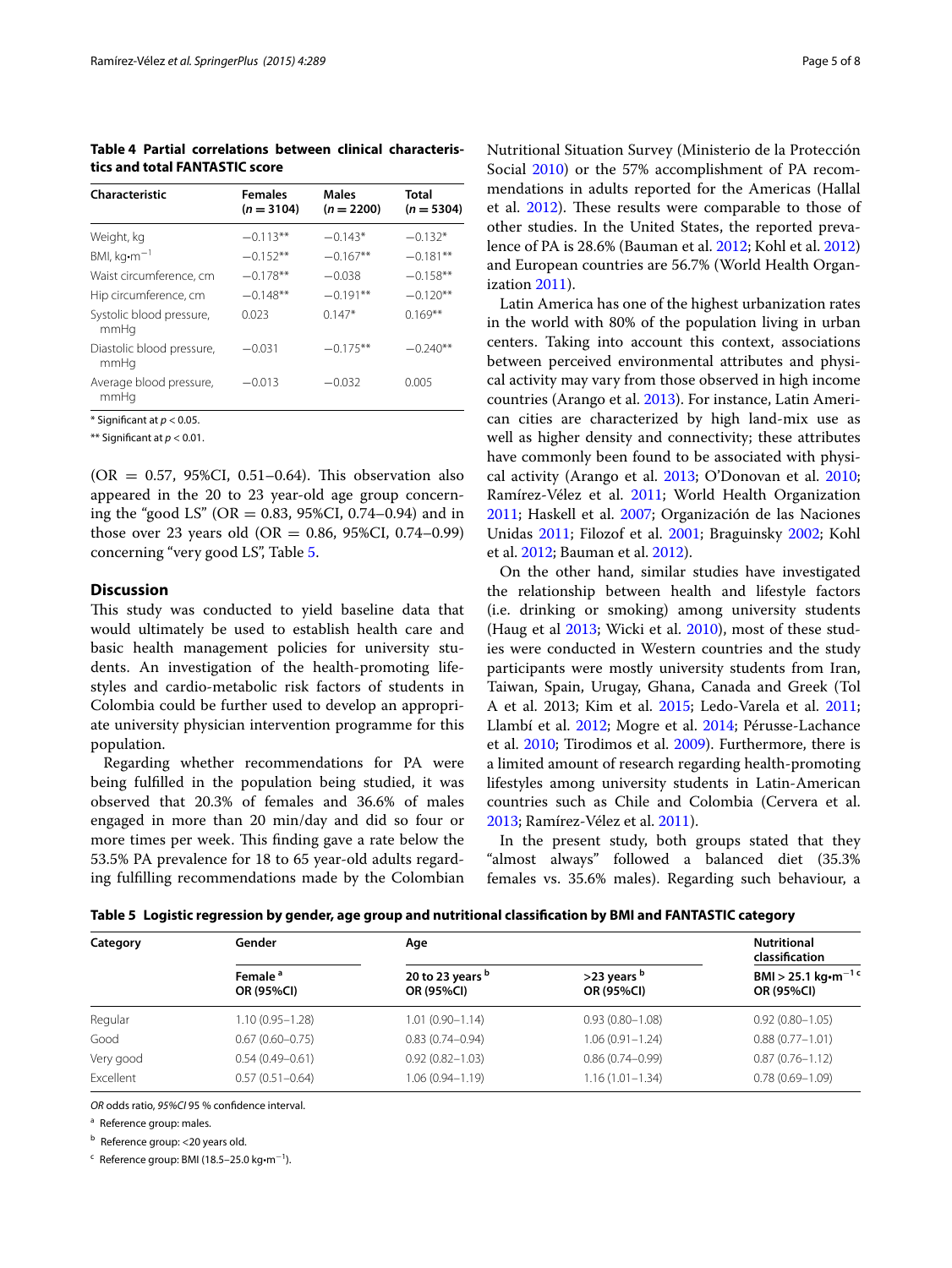deficit concerning balanced nutrition was found which was reflected in the reply "sometimes" concerning the consumption of fruit and vegetables (females 54.1 vs. 53.6%). Such nutritional pattern coincided with that recently reported by Cervera et al. [\(2013](#page-6-13)) and Córdoba et al. [\(2013](#page-6-14)) who found that the university student population being studied had a poor quality diet which was characterised by low fruit and vegetable intake (Kushi et al. [2012](#page-7-24)). According to the World Cancer Research Fund, the importance of high fruit and vegetable intake for health, preventing some micro-nutrient deficiencies and especially regarding NCD has been extensively documented during recent years (Jacoby and Keller [2004](#page-7-25)). Moreover, the observed reduction regarding fruit and vegetable consumption in the population being studied partly coincided with the so-called "modernisation" of nutritional/dietary patterns and results from rapid urbanisation, increased income and ongoing technological innovation regarding food production, processing and sale (Jacoby and Keller [2004](#page-7-25)). Around 12% of those surveyed referred to consuming food having high sugar, salt and/or fat content and 17% referred to soda-type drinks. It has been shown that an excessive consumption of energy and nutrients such as sodium, saturated fats, carbonated and fluid-replacement (hydration) beverages increases the long-term risk of developing chronic degenerative diseases, including obesity (Drewnowski and Specter [2004\)](#page-6-15). Hedrick et al. ([2012](#page-7-26)) recently observed that empty calories (433 kcal solid fat and 365 kcal added sugar) account for almost 40% of the energy consumed by young adults in the USA (798 of 2,027 kcal/day) and sugary drink (sodas and sugary fruit drinks) consumption accounts for 173 kcal/day. Nevertheless, it should be noted that choosing food, preparing it and the portions consumed do involve decisions which will depend on each student but that such choice is directly involved in the nutritional status and development of healthy LS which are important for their health in the future health (Córdoba et al. [2013](#page-6-14)).

Regarding self-perception of body weight evaluated in Item 7 (*I am within \_\_\_\_\_ kg of my healthy weight?*) it was observed that around 20% of the students stated that they weighed 5 kg or more above their ideal weight. However, this study did not evaluate the relationship between body weight *or* calculating BMI for estimating whether self-perception of being overweight and obesity indicated an altered BMI. When stratifying data by gender, negative correlations were found between total FAN-TASTIC score and weight  $(r = -0.113, p < 0.01)$ , BMI (*r* = −0.152, *p* < 0.01), waist circumference (*r* = −0.178,  $p < 0.01$ ) and hip circumference ( $r = -0.148$ ,  $p < 0.01$ ) in the group of females. Negative correlations were observed in males regarding body weight  $(r = -0.143,$  *p* < 0.05), BMI (*r* = −0.167, *p* < 0.01) and hip circumference (*r* = −0.191, *p* < 0.01). Studies involving a Hispanic population have demonstrated poor agreement between self-perception of body image and nutritional state (Mínguez Bernández et al. [2011](#page-7-27)) and a tendency towards being overweight and obesity in college students (Salcedo et al. [2010](#page-7-28); Zaragoza Martí and Ortiz-Moncada [2012](#page-7-29)) without involving eating disorders (Arroyo et al. [2008\)](#page-6-16).

Concerning practice related to smoking "*during the last year*", more male smokers were found (27.1% males vs. 19.0% females). This result was lower than that reported by Saldivia and Vizcarra [\(2012](#page-7-30)) where smoking prevalence was 48% and close to the 28.1% prevalence reported by Llambí et al. (2009). In spite of domains such as PA, nutrition and smoking having prevalence associated with the risk of suffering an NCD, most university students evaluated in the present study had a score representing healthy LS. For example, the combination of smoking and drinking was often in university male students in a recent Swedish study (Haug et al. [2013](#page-6-12)) and in review articles among European student populations (Wicki et al. [2010\)](#page-7-22). It was found that many participants needed to manage their smoking and drinking habits. Efforts to minimize tobacco use and harmful alcohol consumption are required to achieve cardiovascular well-being.

Lack of reports involving FANTASTIC in the biomedical literature hampers extrapolating and discussing the present study's results. A report by Rodríguez et al. ([2003](#page-7-31)) was found which dealt with 412 adults suffering diabetes mellitus type 2 and its association with the instrument's nine domains; metabolic control variables (lipid profile and glycaemia) had weak correlation with result variables (nutrition with BMI, smoking with TAD and TAS, type of personality and work satisfaction). Triviño et al. ([2009\)](#page-7-32) observed inverse correlations in 76 25- to 40-yearold females regarding nutrition, having lower BMI values  $(r = -0.39, p < 0.01)$  and a positive relationship between less smoking and lower systolic blood pressure values  $(r = 0.24, p < 0.05)$ . PA was negatively correlated with plasma triglyceride levels ( $r = -0.29$ ,  $p < 0.05$ ) in males  $(n = 71)$ .

Our evidences of behavioural risk factors in students from Colombia just reflect of the current epidemiologic transition reported by Omran several years ago (Omran [2005](#page-7-33)). The risky behaviours we found in the present study can be assumed as a multidimensional product caused by the urbanization phenomena and also by several barriers for adopting healthy lifestyles such as the lack of health promotion actions aiming to galvanize people in order to counteract NCD epidemic. As an implication, our results can provide further insight for decision makers about the current situation of the most common modifiable risk factors and to establish priority for public health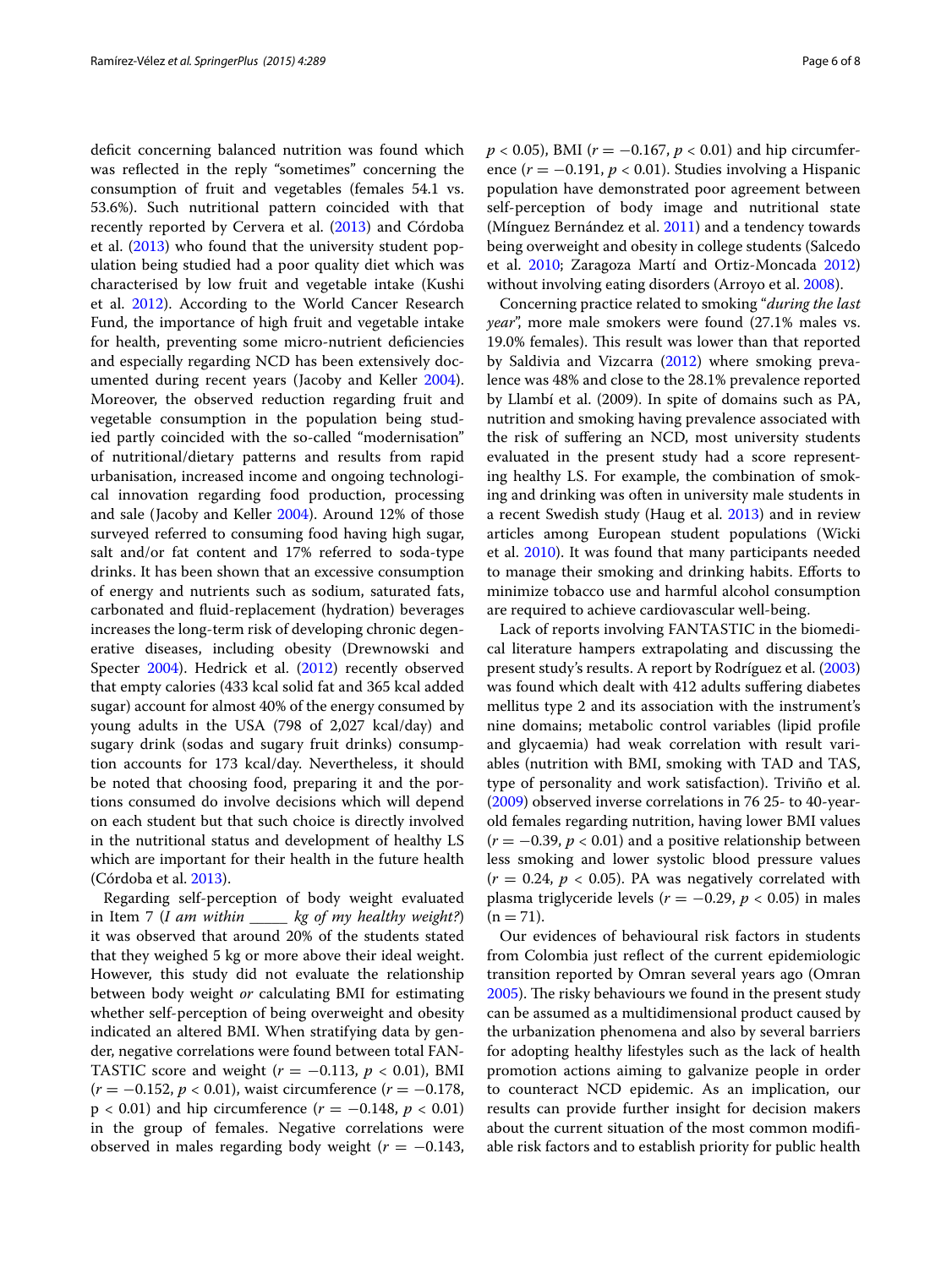strategies (i.e., tobacco control, the promotion healthy diets and physically active lifestyles).

Some limitations were evident in this study. First, the current study was conducted at a single university, which limits its generalizability to other population groups. Filling out the FANTASTIC checklist by self-reporting could have led to memory bias. Nevertheless, such limitations did not compromise the results obtained here as they were similar regarding total score by gender and similar to that reported in studies carried out in Colombian (Ramírez-Vélez and Agredo-Zúñiga [2012](#page-7-0); Triviño et al. [2009](#page-7-32)), Canadian (Wilson and Ciliska [1984](#page-7-34)), Brazilian (Rodriguez et al. [2008\)](#page-7-15) and Mexican populations (López-Carmona et al. [2000\)](#page-7-2) and their content led to evaluating LS found in the population. Sociocultural and economic profiles of the students participated to this study may be different from the students attended to other universities in the Colombia. Nevertheless, the confusion variables most frequently associated with LS were included in the regression models (e.g. sex, age and BMI). Such findings are useful as dependent variables or for determining how to orientate the general population, especially the university population, concerning the benefits for health of adopting active LS. The target population should be extended to different age groups as the FANTASTIC checklist is open to problems inherent in all self-reporting questionnaires (i.e., sensitivity to social prejudice, coexistence and coherence). Further studies should be orientated towards contributing evidence regarding LS concerning other variables concerning physical and mental health and healthy environments and other population samples in Latin populations.

Certain health-promoting habits must thus become modified in the population being evaluated to protect against the future development of some chronic diseases. Healthy LS and behaviour patterns are thus suggested for improving LS and, regarding public health strategies, the FANTASTIC Lifestyle Questionnaire could become a preventative tool concerning NCD factors in university students. In addition, coordination with other educational and health and wellness strategies has produced viable and sustainable interventions. This practice would support the Millenium Development Goals to promote the health of young people in developing countries (WHO 2012).

#### **Authors' contributions**

RR-V, JFM-E and JEC-B has made a contribution to the conception of this study. HRT-R, RR-V, HAC, FR, LP-F and DR-P drafted the protocol and manuscript. All authors read and approved the final manuscript.

#### **Author details**

<sup>1</sup> Grupo GICAEDS, Facultad de Cultura Física, Deporte y Recreación, Universidad Santo Tomás, Carrera 9 No 51-23, Bogotá, D.C., Colombia. <sup>2</sup> Programa de Licenciatura en Educación Física y Deporte, Universidad del Valle, Meléndez, Cali, Colombia. <sup>3</sup> Facultad Educación a Distancia y Virtual. Institución, Universitaria Antonio José Camacho, Santiago de Cali, Colombia. <sup>4</sup> Centro de Estudios en Medición de la Actividad Física (CEMA), Escuela de medicina y ciencias de la salud (EMCS), Colegio Mayor de Nuestra Señora del Rosario, Bogotá, D.C., Colombia.

#### **Acknowledgements**

This research was partly supported in 2013 by the FODEIN Universidad Santo Tomás, which is funded by Unidad de Investigaciones. The authors acknowledge with gratitude the cooperation of the study participants.

#### **Compliance with ethical guidelines**

#### **Competing Interests**

The authors declare that they have no competing interests.

Received: 31 October 2014 Accepted: 13 May 2015 Published online: 24 June 2015

#### **References**

- <span id="page-6-3"></span>Abolfotouh MA, Bassiouni FA, Mounir GM, Fayyad RCh (2007) Health-related lifestyles and risk behaviours among students living in Alexandria University Hostels. East Mediterr Health J 13:376–391
- <span id="page-6-4"></span>Abu-Moghli FA, Khalaf IA, Barghoti FF (2010) The influence of a health education programme on healthy lifestyles and practices among university students. Int J Nurs Pract 16:35–42
- <span id="page-6-8"></span>Arango CM, Páez DC, Reis RS, Brownson RC, Parra DC (2013) Association between the perceived environment and physical activity among adults in Latin America: a systematic review. Int J Behav Nutr Phys Act 10:122
- <span id="page-6-16"></span>Arroyo M, Ansotegui L, Pereira E, Lacerda F, Valador N, Serrano L et al (2008) Valoración de la composición corporal y de la percepción de la imagen en un grupo de mujeres universitarias del País Vasco. Nutr Hosp 23(4):366–372
- <span id="page-6-7"></span>Bauman AE, Reis RS, Sallis JF, Wells JC, Loos RJF, Martin BW (2012) Correlates of physical activity: why are some people physically active and others not? Lancet 380(9838):258–271
- <span id="page-6-1"></span>Blair SN, Horton E, Leon AS, Lee I-MIN, Drinkwater BL, Dishman RK et al (1996) Physical activity, nutrition, and chronic disease. Med Sci Sports Exerc 28:335–349
- <span id="page-6-11"></span>Braguinsky J (2002) Obesity prevalence in Latin America. An Sist Sanit Navar 25(Suppl 1):109–115
- <span id="page-6-13"></span>Cervera F, Serrano R, Cruz Vico, Milla M, García M (2013) Hábitos alimentarios y evaluación nutricional en una población universitaria. Nutr Hosp 28(2):438–446
- <span id="page-6-14"></span>Córdoba D, Carmona M, Terán OE, Márquez O (2013) Life style and nutritional status in university students: a descriptive, cross-sectional study. Medwave 13(11):e5864
- <span id="page-6-15"></span>Drewnowski A, Specter S (2004) Poverty and obesity: the role of energy den‑ sity and energy costs. Am J Clin Nutr 79:6–16
- <span id="page-6-10"></span>Filozof C, Gonzalez C, Sereday M, Mazza C, Braguinsky J (2001) Obesity prevalence and trends in Latin-American countries. Obes Rev 2:99–106
- <span id="page-6-0"></span>Flórez Alarcón L, Hernandez L (1998) Evaluación del estilo de vida. Boletín Latinoamericano de psicología de la salud. [http://www.alapsa.org/boletin/](http://www.alapsa.org/boletin/art_eval01_1.htm) [art\\_eval01\\_1.htm](http://www.alapsa.org/boletin/art_eval01_1.htm). Accessed 04 Mar 2015
- <span id="page-6-5"></span>González Carnero J, de la Montaña Miguelez J, Miguez Bernárdez M (2002) Comparación de la ingesta de nutrientes con las recomendaciones dietéticas en un grupo de universitarios. Alimentaria 334:21–26
- <span id="page-6-2"></span>González-Jiménez E, Cañadas GR, Fernández-Castillo R, Cañadas-De la Fuente GA (2013) Analysis of the lifestyle and dietary habits of a population of adolescents. Nutr Hosp 28(6):1937–1942
- <span id="page-6-6"></span>Hallal PC, Andersen LB, Bull FC, Guthold R, Haskell W, Ekelund U (2012) Global physical activity levels: surveillance progress, pitfalls, and prospects. Lancet 380(9838):247–257
- <span id="page-6-9"></span>Haskell WL, Lee IM, Pate RR, Powell KE, Blair SN, Franklin BA et al (2007) Physical activity and public health: updated recommendation for adults from the American College of Sports Medicine and the American Heart Association. Med Sci Sports Exerc 39(8):1423–1434
- <span id="page-6-12"></span>Haug S, Schaub MP, Salis-Gross C, Meyer JC (2013) Predictors of hazardous drinking, tobacco smoking and physical inactivity in vocational school students. BMC Public Health 13:475